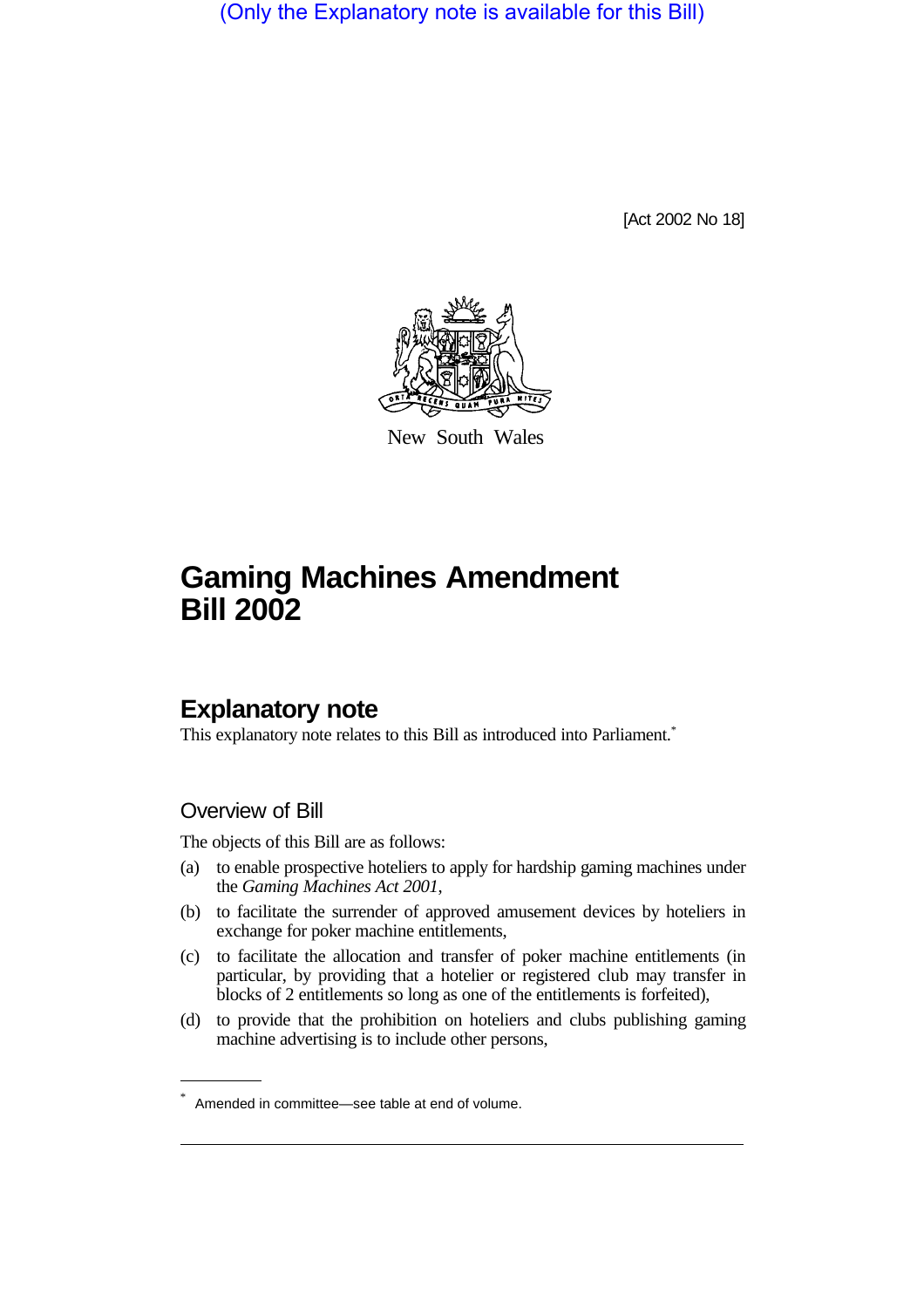Explanatory note

- (e) to create an offence of providing false or misleading statements under the *Gaming Machines Act 2001*,
- (f) to make other miscellaneous amendments to clarify the operation of the *Gaming Machines Act 2001*,
- (g) to make miscellaneous amendments of a minor or consequential nature to the *Casino Control Act 1992*, the *Fines Act 1996*, the *Liquor Act 1982* and the *Registered Clubs Act 1976*.

#### Outline of provisions

**Clause 1** sets out the name (also called the short title) of the proposed Act.

**Clause 2** provides for the commencement of the proposed Act on a day or days to be appointed by proclamation.

**Clause 3** is a formal provision giving effect to the amendments to the *Gaming Machines Act 2001* set out in Schedule 1.

**Clause 4** is a formal provision giving effect to the amendments set out in Schedule 2 to the Acts specified in that Schedule.

# **Schedule 1 Amendment of Gaming Machines Act 2001**

**Schedule 1 [1]** makes it clear the definition of *approved gaming machine* includes those gaming machines that are specially approved for the purposes of linked gaming systems under Part 10 of the Act.

**Schedule 1 [2]**simplifies the definition of *gaming machine area* which applies to registered clubs.

**Schedule 1 [3]** makes it clear that the requirement under section 13 of the Act for large-scale clubs to reduce the number of gaming machines that they have by a specified proportion within 5 years also applies to the corresponding number of poker machine entitlements allocated in respect of the club concerned.

**Schedule 1 [4]** replaces the term "gaming machine" with "poker machine" for the purposes of consistency with the other provisions of section 15 of the Act.

**Schedule 1 [5]** provides that poker machine entitlements may be transferred by hoteliers or registered clubs in blocks comprising 2 or 3 entitlements (at present a block must comprise 3 entitlements) while preserving the requirement that one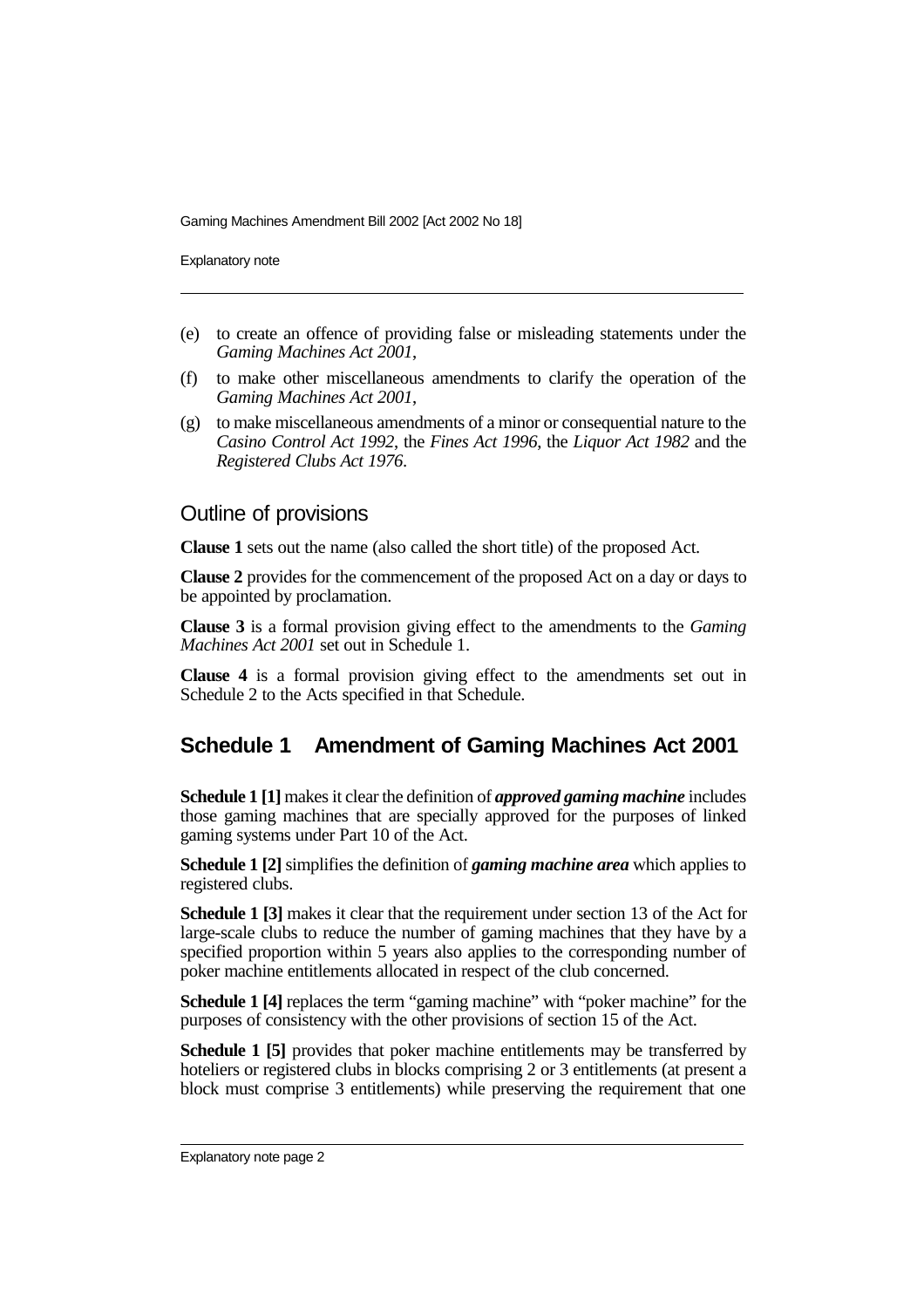Explanatory note

entitlement per transfer block must be forfeited. **Schedule 1 [6]**–**[8]**, **[12]** and **[13]** are consequential amendments. **Schedule 1 [9]** removes a superfluous provision.

**Schedule 1 [10]** and **[11]** enable hoteliers to pool their authorisations to keep approved amusement devices in order to facilitate the surrender of the required number of approved amusement devices that may be exchanged for poker machine entitlements.

**Schedule 1 [14]** makes it clear that when a hotelier's licence is removed to other premises the poker machine entitlements allocated in respect of the licence may be transferred in accordance with the requirements of Division 2 of Part 3 of the Act.

**Schedule 1 [15]** makes it clear that hardship applications for gaming machines under Division 3 of Part 3 of the Act may be made by hoteliers and registered clubs that do not have any gaming machines at the time of the application.

**Schedule 1 [16]** makes it clear that hoteliers who, as at 19 April 2001, were authorised to keep 15 or more poker machines cannot make a hardship application for more machines.

**Schedule 1 [17]** makes it clear that prospective hoteliers (eg persons who have a conditional grant for a new or removed hotelier's licence) may make hardship applications. **Schedule 1 [18]** is a consequential amendment.

**Schedule 1 [19]** provides that the Liquor Administration Board cannot approve of a hotelier keeping hardship gaming machines if the approval would result in the hotelier having more than 15 poker machines at the time the approval is given.

**Schedule 1 [20]** makes it clear that a social impact assessment can be provided before the application for authorisation under Part 5 of the Act to keep gaming machines is made. **Schedule 1 [21]** also makes it clear that prospective hoteliers and registered clubs may provide social impact assessments in relation to the prospective keeping of gaming machines.

**Schedule 1 [22]**makes it clear that social impact assessments must comply with the requirements of Division 1 of Part 4 of the Act.

**Schedule 1 [23]** enables the regulations to provide for the manner in which the approval of a social impact assessment will operate.

**Schedule 1 [24]** makes it clear that the approval under section 41 of the Act of an "early opener" hotel or club having a different shutdown period for its gaming machines is an approval for those days only that the hotel or club continues to open and close in accordance with the specified "early opener" criteria.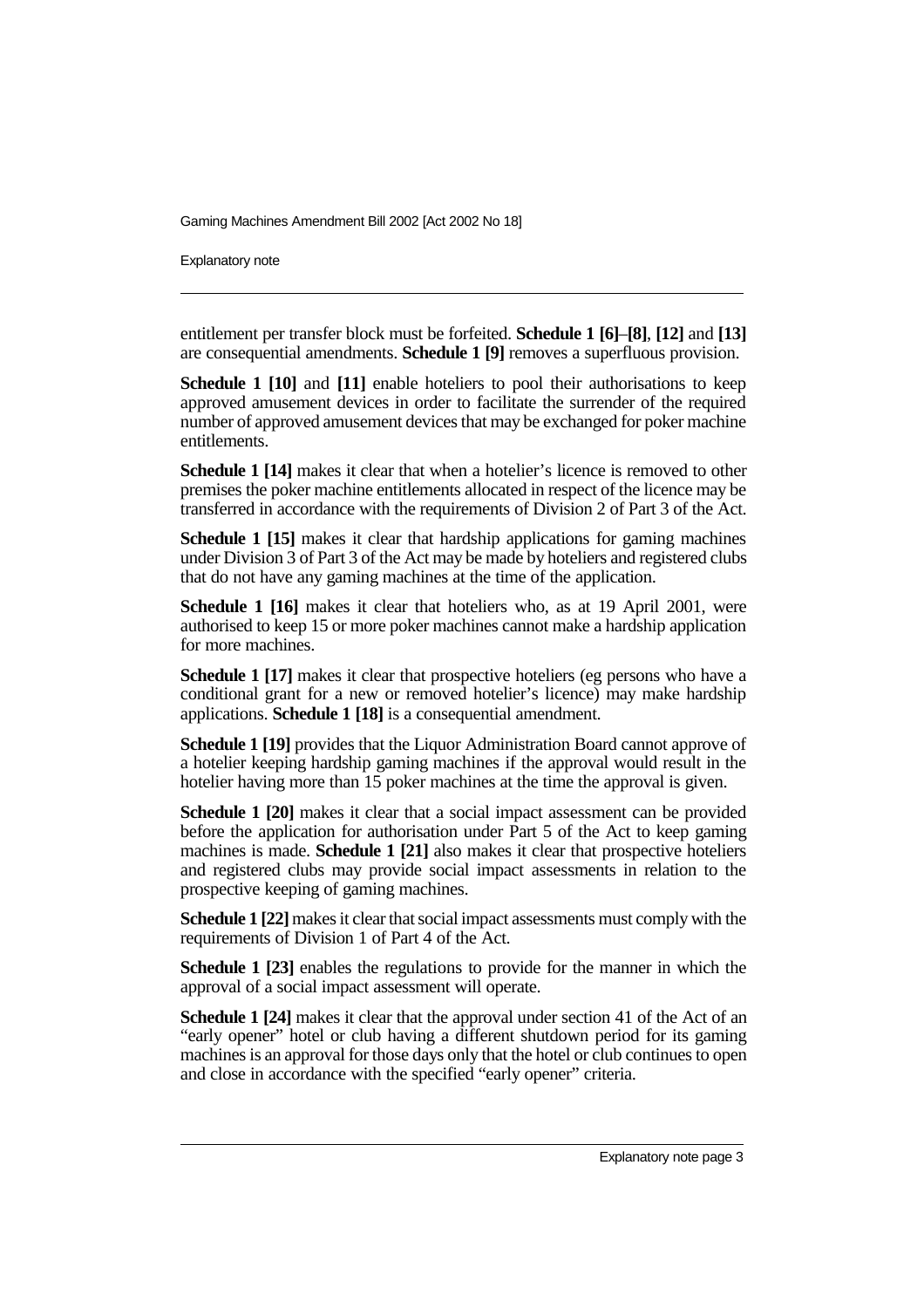Explanatory note

**Schedule 1 [25]** extends the prohibition on hoteliers and clubs publishing gaming machine advertising to other persons (such as gaming machine dealers and manufacturers). **Schedule 1 [27]** replaces the existing definition of *gambling-related advertising* in section 43 of the Act with a definition of *gaming machine advertising* that covers any form of advertising about the playing of gaming machines in hotels and clubs as well as the supply, sale and manufacture of gaming machines. **Schedule 1 [26]**,**[29]** and **[30]** are consequential amendments.

**Schedule 1 [28]** and **[31]** make it clear that sections 43 (Prohibition on publishing gaming machine advertising) and 44 (Prohibition on displaying gambling-related sign) of the Act prevail over the provisions of the *Business Names Act 1962*.

**Schedule 1 [32]**–**[34]** make minor amendments to section 46 of the Act.

**Schedule 1 [35]** makes it clear that patron "self-exclusion" schemes in hotels and clubs are to be conducted in accordance with section 49 of the Act and the regulations.

**Schedule 1 [36]** extends to registered clubs (which are corporate entities) the protection from liability that is given to certain persons under section 49 of the Act in relation to self-exclusion schemes and also makes it clear that no liability is incurred if a participant in such a scheme enters or remains in a nominated area of a hotel or club.

**Schedule 1 [37]** and **[38]** are amendments for the purposes of statute law revision.

**Schedule 1 [39]** creates an offence of making a statement that is false or misleading in any application or other instrument or document made under the Act or the regulations.

**Schedule 1 [40]** enables regulations of a savings or transitional nature to be made as a consequence of the proposed Act.

**Schedule 1 [41]** validates certain things (such as hardship applications by prospective hoteliers) that are done before the proposed Act commences.

# **Schedule 2 Amendment of other Acts**

**Schedule 2.1** amends section 76A of the *Casino Control Act 1992* which regulates the provision of promotional prizes by the casino operator in relation to the playing of gaming machines as well as the conduct of gaming machine player reward schemes. The requirements under the section are currently expressed as being